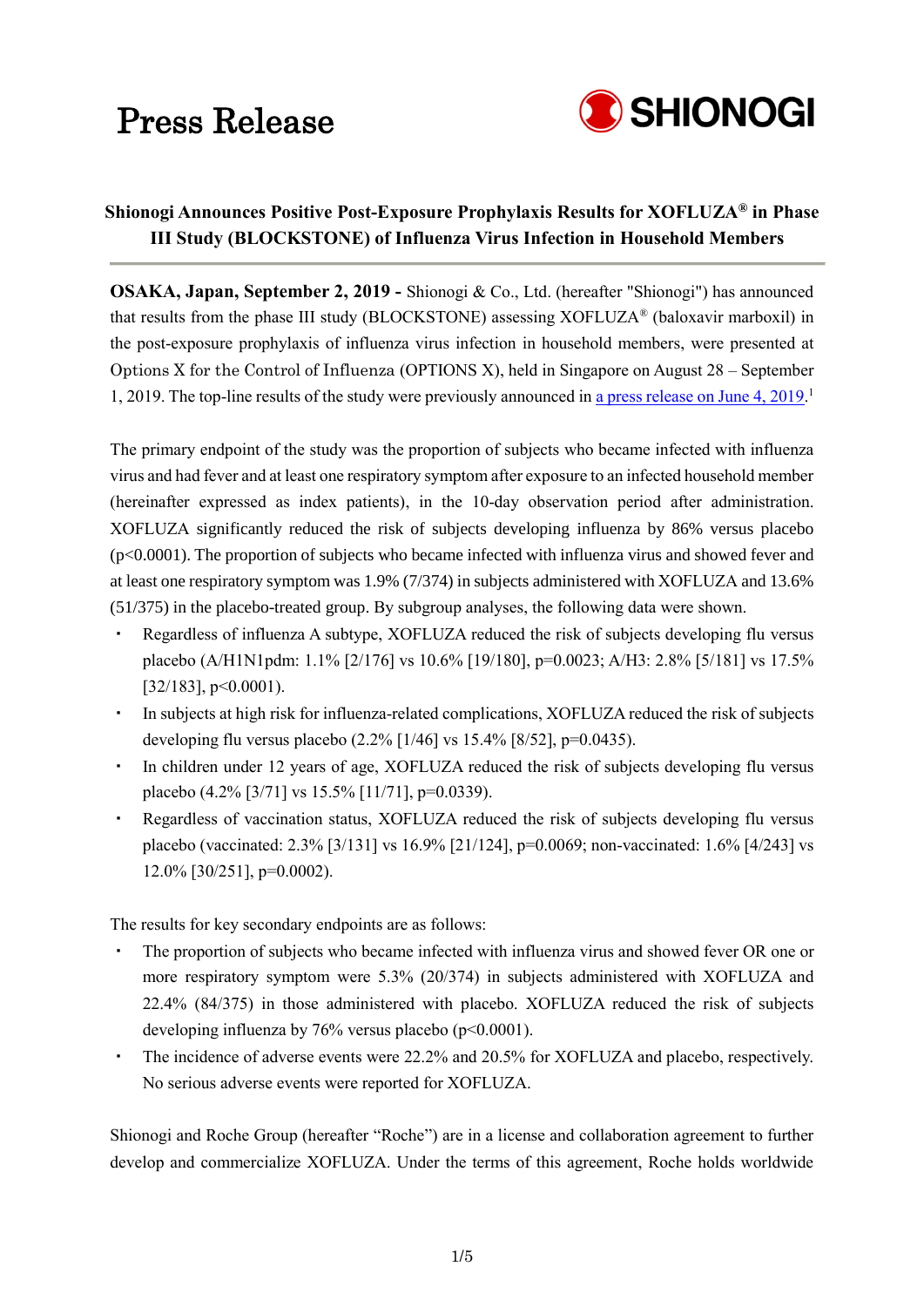

rights to XOFLUZA excluding Japan and Taiwan where the rights are retained exclusively by Shionogi. XOFLUZA was approved in Japan on February 23, 2018 and is available for the treatment of influenza Types A and B in adults and pediatric patients<sup>2</sup> and was approved in the U.S. on October 25, 2018 where it is available for the treatment of acute, uncomplicated influenza in people 12 years of age or older.<sup>3</sup>

"The results from BLOCKSTONE show the potential for XOFLUZA as an important prophylactic treatment option for influenza. We believe that XOFLUZA will help to reduce the burden of seasonal influenza in both the symptomatic and prophylactic treatment setting," said Dr. Tsutae Den Nagata, Chief Medical Officer at Shionogi.

Shionogi's research and development efforts target infectious diseases as one of its priority areas, and Shionogi has defined "protecting people from the threat of infectious diseases" as one of its core social missions. Shionogi strives constantly to bring forth innovative drugs for the treatment of infectious diseases, to protect the health of the many patients we serve. Shionogi will continue to work diligently to collect and analyze data on the efficacy and safety of XOFLUZA and provide information for proper use.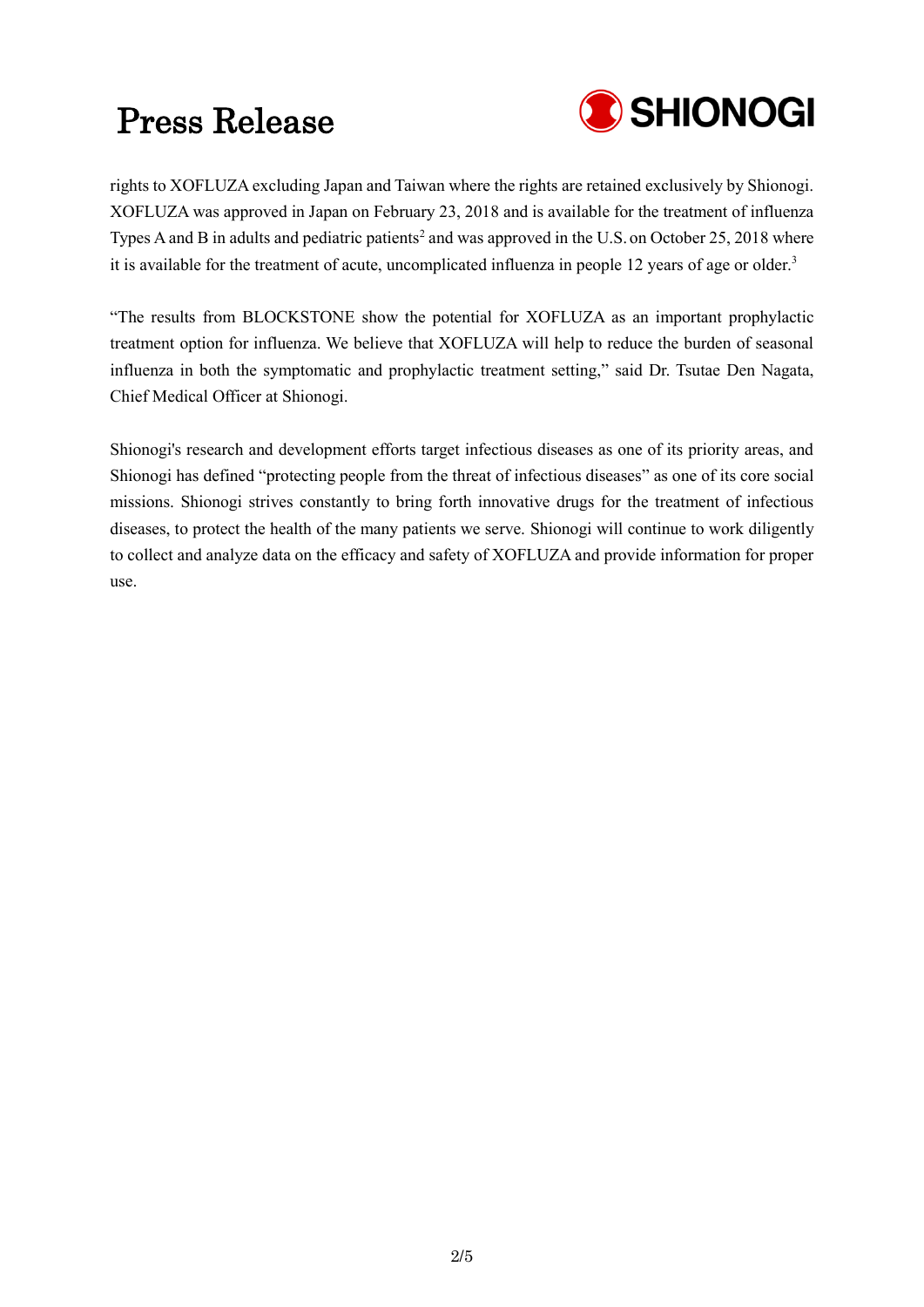

### **About XOFLUZA**

XOFLUZA, discovered by Shionogi, has a novel mechanism of action that inhibits cap-dependent endonuclease in the polymerase acidic (PA) protein (in the United States Prescribing Information, this enzyme is stated as polymerase acidic endonuclease), an enzyme essential for viral replication. The regimen for XOFLUZA is a single oral dose to treat uncomplicated influenza, which is different from all currently available antiviral treatments. In non-clinical studies, XOFLUZA demonstrated an antiviral effect against a wide range of influenza viruses including oseltamivir-resistant strains and avian strains (H7N9, H5N1).<sup>4, 5</sup> XOFLUZA has been reviewed and is currently approved in several countries including Japan and the U.S. In addition, XOFLUZA was approved in Taiwan on August 28, 2019, for the treatment of acute influenza Types A and B in patients 12 years of age and older. <sup>6</sup> The U.S. Food and Drug Administration (FDA) has accepted a supplemental New Drug Application for XOFLUZA<sup>TM</sup> for the treatment of influenza in individuals at high-risk for influenza-related complications aged 12 years and older. The Prescription Drug User Fee Act date for an FDA decision on this additional indication is November 4, 2019.<sup>7</sup> For more information, please refer to the **XOFLUZA** website.

Roche is now conducting a phase III development program including pediatric population under one year, hospitalized patients with severe influenza and will assess the potential to reduce transmission of influenza from an infected person to healthy people.

### **About BLOCKSTONE Study**

The BLOCKSTONE study was a phase III, multicenter, randomized, double-blind study that evaluated a single oral dose of XOFLUZA compared with placebo for the post-exposure prophylaxis of influenza virus infection in subjects who are household members of influenza-infected patients. The study was conducted by Shionogi in Japan. Participants enrolled in the study were randomly assigned to receive either a single dose of XOFLUZA (the dose was set according to age and body weight\*) or placebo. The primary endpoint of the study was the proportion of subjects who were infected with influenza virus and presented with fever and at least one respiratory symptom during the 10 days after taking XOFLUZA or placebo.

### \*Dosage of XOFLUZA in BLOCKSTONE study

1.12 years of age or older

| Body weight     | Dosage             |
|-----------------|--------------------|
| 80 kg or more   | $80 \,\mathrm{mg}$ |
| Less than 80 kg | 40 mg              |

### 2.Under 12 years of age

| Body weight                       | Dosage              |
|-----------------------------------|---------------------|
| 40 kg or more                     | $40 \text{ mg}$     |
| Less than 40 kg and 20 kg or more | $20 \text{ mg}$     |
| Less than 20 kg and 10 kg or more | 10 mg (granule)     |
| 10 kg or less                     | $1$ mg/kg (granule) |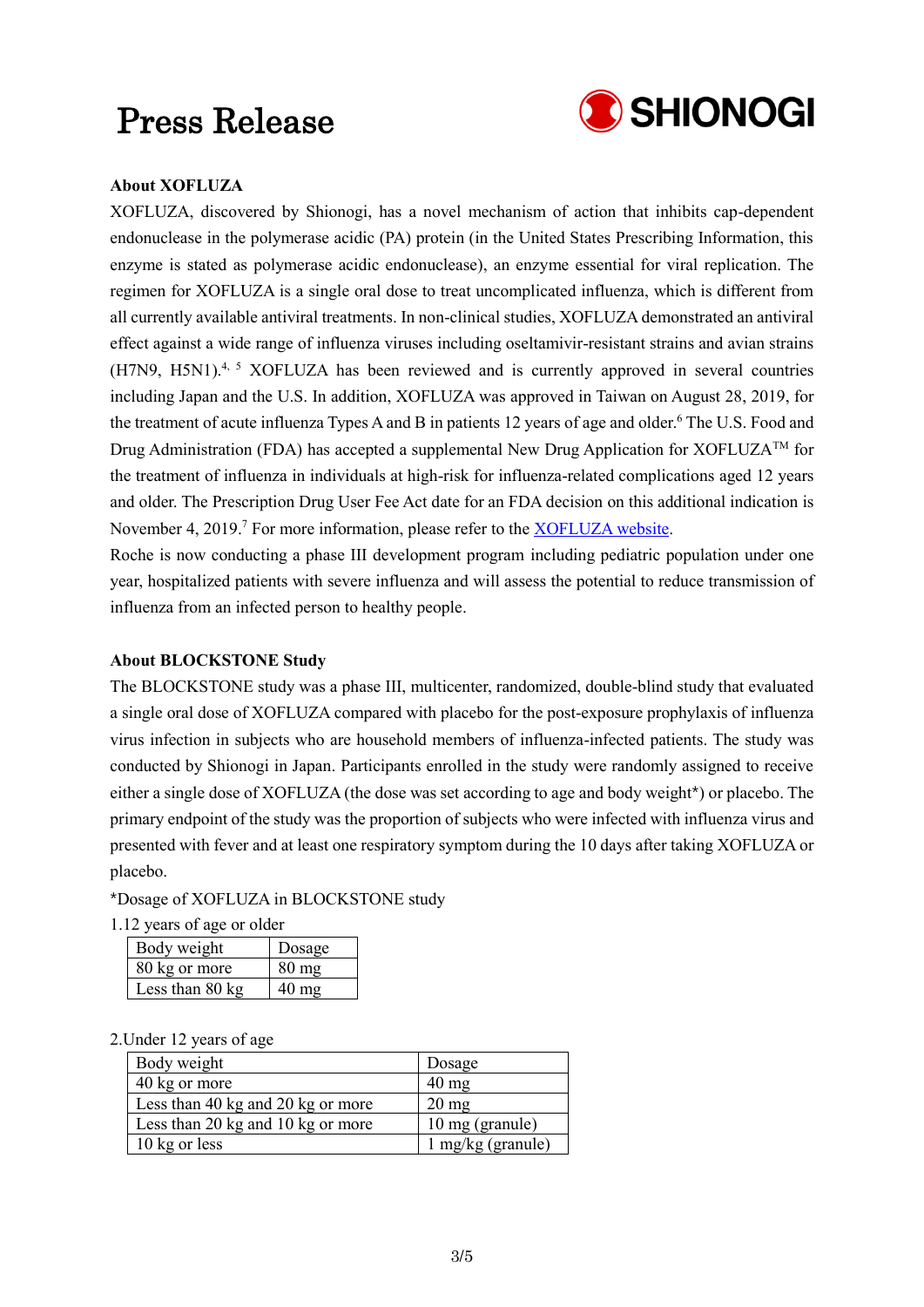

### **About Influenza**

Seasonal and pandemic influenza remain a major public health concern, and novel influenza drugs that will offer significant improvements over current therapies are urgently needed. Globally, seasonal epidemics result in 3 to 5 million cases of severe disease, millions of hospitalizations and up to 650,000 deaths every year.<sup>8, 9, 10, 11, 12</sup>

### **About Shionogi**

Shionogi & Co., Ltd. is a Japanese major research-driven pharmaceutical company dedicated to bringing benefits to patients based on its corporate philosophy of "supplying the best possible medicine to protect the health and wellbeing of the patients we serve." The company currently markets products in several therapeutic areas including anti-infectives, pain, cardiovascular diseases and gastroenterology. Our pipeline is focused on infectious disease, pain, CNS and oncology. For more information on Shionogi & Co., Ltd., visit [www.shionogi.co.jp/en](http://www.shionogi.co.jp/en/).

### **Forward-Looking Statements**

*This announcement contains forward-looking statements. These statements are based on expectations in light of the information currently available, assumptions that are subject to risks and uncertainties which could cause actual results to differ materially from these statements. Risks and uncertainties include general domestic and international economic conditions such as general industry and market conditions, and changes of interest rate and currency exchange rate. These risks and uncertainties particularly apply with respect to product-related forward-looking statements. Product risks and uncertainties include, but are not limited to, completion and discontinuation of clinical trials; obtaining regulatory approvals; claims and concerns about product safety and efficacy; technological advances; adverse outcome of important litigation; domestic and foreign healthcare reforms and changes of laws and regulations. Also for existing products, there are manufacturing and marketing risks, which include, but are not limited to, inability to build production capacity to meet demand, unavailability of raw materials and entry of competitive products. The company disclaims any intention or obligation to update or revise any forward-looking statements whether as a result of new information, future events or otherwise.*

### **For Further Information, Contact:**

Corporate Communications Department Shionogi & Co., Ltd. Telephone: +81-6-6209-7885

### **References**

### 1. [Press release on June 4, 2019](http://www.shionogi.co.jp/en/company/news/2019/pmrltj00000045xx-att/e_190604.pdf)

Shionogi Announces Positive Top-Line Results for XOFLUZA® (Baloxavir Marboxil) Phase III Study (BLOCKSTONE) in The Post-Exposure Prophylaxis of Influenza Virus Infection in Household Members.